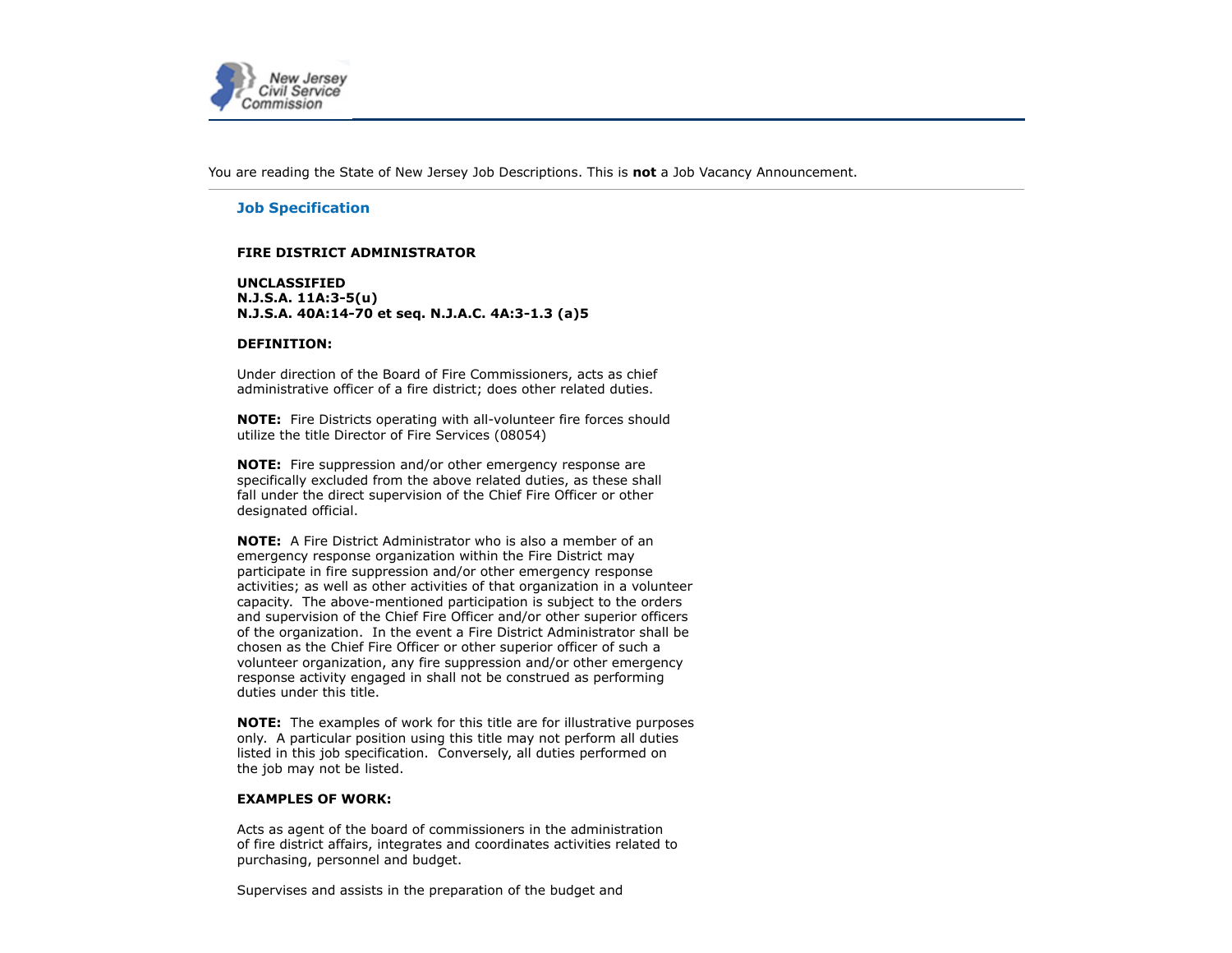administers budgetary controls.

Advises the board of commissioners on policy matters.

Supervises administrative matters in the fire district.

Prepares agenda and meets with the board of commissioners.

Monitors actions of the board of commissioners.

Acts as liaison between the board of commissioners, the fire district attorney and other professionals.

Maintains liaison with other officials and staff in the municipality and fire district.

Acts as administrative consultant to the line officers of the fire district.

Receives, distributes, or handles questions, comments and problems presented by interested citizens.

Advises the board of commissioners and fire district officers on public relations matters.

May edit and compile public information releases.

Advises the board of commissioners on personnel and administrative problems.

Prepares specifications, manages the bid process, purchasing and budget implementation. Enforces and executes terms and conditions of same received from internal and/or external sources on behalf of the Board of Fire Commissioners.

Represents the Fire District/Board of Fire Commissioners at meetings, public events as required.

Completes employee evaluations, supervises work operations, and has responsibility for effectively recommending the hiring, firing, promoting, demoting and/or disciplining of employees.

May be responsible for coordinating collective bargaining sessions under the direction of the Board of Fire Commissioners and may be authorized to represent the Board throughout the process.

Prepares and supervises the preparation of clear, sound, accurate, and informative reports containing findings, conclusions, and recommendations.

Directs the establishment and maintenance of extensive records and files.

Will be required to learn to utilize various types of electronic and/or manual recording and information systems used by the agency, office,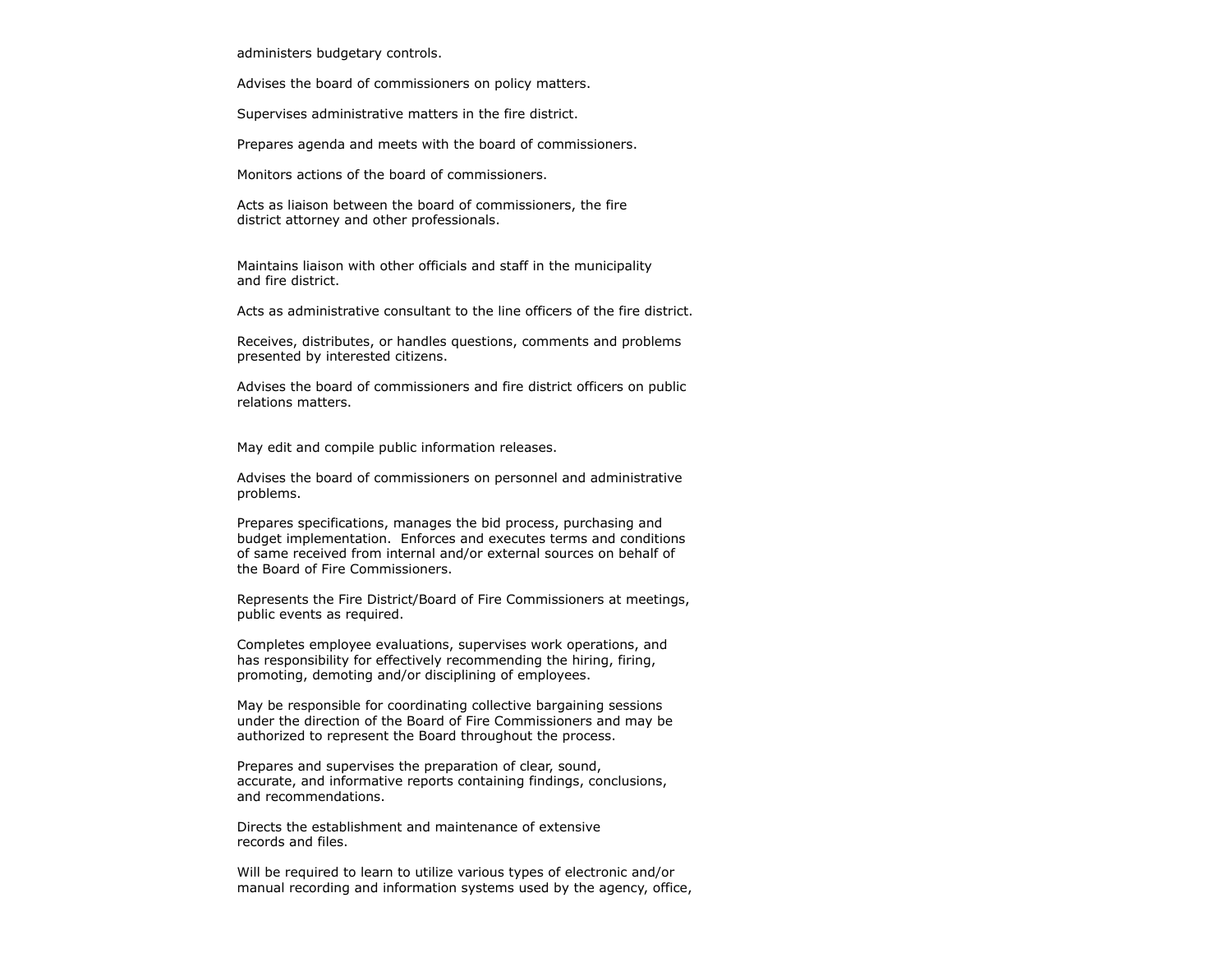or related units.

#### **REQUIREMENTS:**

#### **EDUCATION:**

Graduation from an accredited college or university with a Bachelor's degree.

**NOTE:** Applicants who do not possess the required education may substitute additional experience as indicated on a year-for-year basis with thirty (30) semester hour credits being equal to one (1) year of experience.

### **EXPERIENCE:**

Five (5) years of experience in administration and management involving program development, establishment of policies and procedures, budget preparation/financial planning and personnel management and administration.

**NOTE:** Possession of a Master's degree from an accredited college or university with a major course of study in Business or Public Administration, Fire Science, or Personnel Management, Management Science or in a program related to the organization, operation, administration and control of private or public organizations, may be substituted for one (1) year of the indicated experience.

# **LICENSE:**

Appointees will be required to possess a driver's license valid in New Jersey only if the operation of a vehicle, rather than employee mobility, is necessary to perform essential duties of the position.

# **KNOWLEDGE AND ABILITIES:**

Knowledge of the techniques used to integrate and coordinate varied fire district activities.

Knowledge of the problems involved in the administration of fire district affairs.

Knowledge of business and of management principles, practices, methods and techniques.

Ability to plan for the effective utilization of available funds, personnel, equipment , and supplies.

Ability to provide advice, assistance and consultation on business and administrative matters.

Ability to supervise the varied business, administrative and financial operations of the fire district.

Ability to supervise the preparation and administration of the budget.

Ability to maintain liaison and cooperative working relationships with